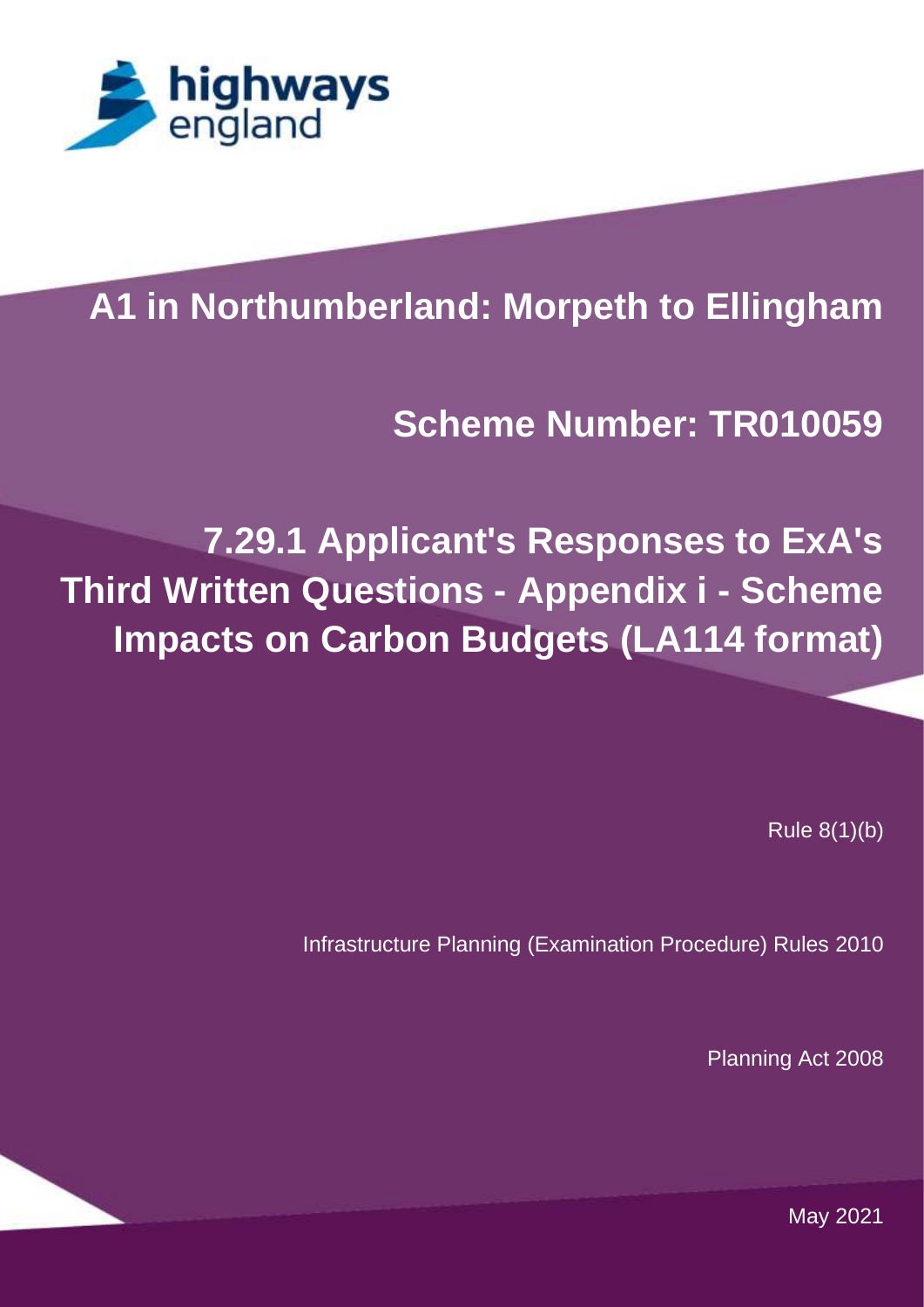

Infrastructure Planning

Planning Act 2008

#### **The Infrastructure Planning (Examination Procedure) Rules 2010**

## **The A1 in Northumberland: Morpeth to Ellingham**

Development Consent Order 20[xx]

#### **Appendix i - Scheme Impacts on Carbon Budgets**

**(LA114 format)**

| <b>Rule Reference:</b>              | 8(1)(b)                                    |  |  |
|-------------------------------------|--------------------------------------------|--|--|
| <b>Planning Inspectorate Scheme</b> | TR010059                                   |  |  |
| Reference:                          |                                            |  |  |
| <b>Document Reference:</b>          | 7.29.1                                     |  |  |
|                                     |                                            |  |  |
| Author:                             | A1 in Northumberland: Morpeth to Ellingham |  |  |
|                                     | Project Team, Highways England             |  |  |

| <b>Version</b> | ∣ Date   | <b>Status of Version</b> |
|----------------|----------|--------------------------|
| l Rev 0        | May 2021 | Deadline 8               |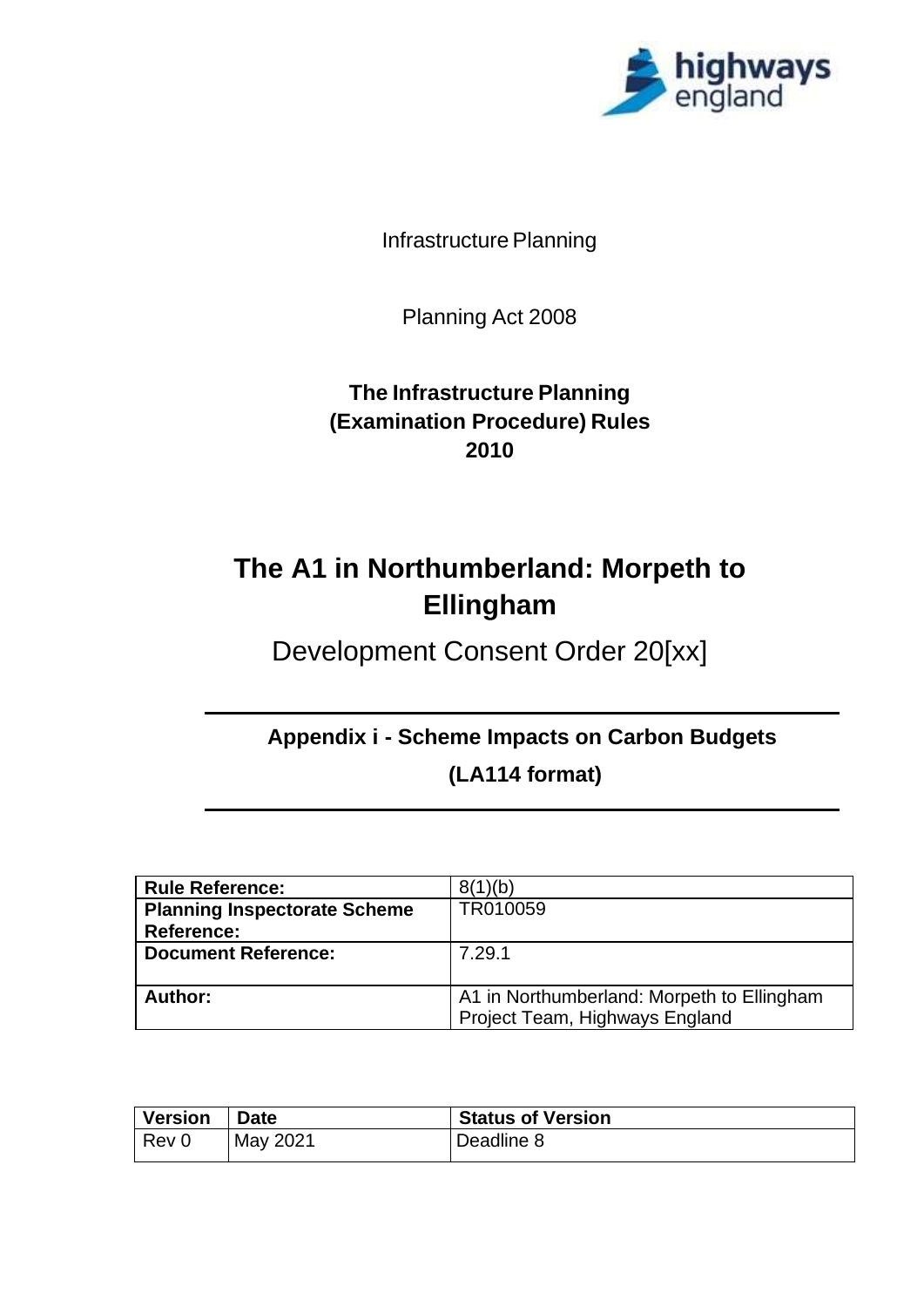A1 in Northumberland: Morpeth to Ellingham Appendix i - Scheme Impacts on Carbon Budgets (LA114 format)



# **CONTENTS**

#### **1 [INTRODUCTION](#page-3-0) 1**

### *TABLES*

Table 1-1 – [GHG Emissions from the Scheme](#page-4-0) 2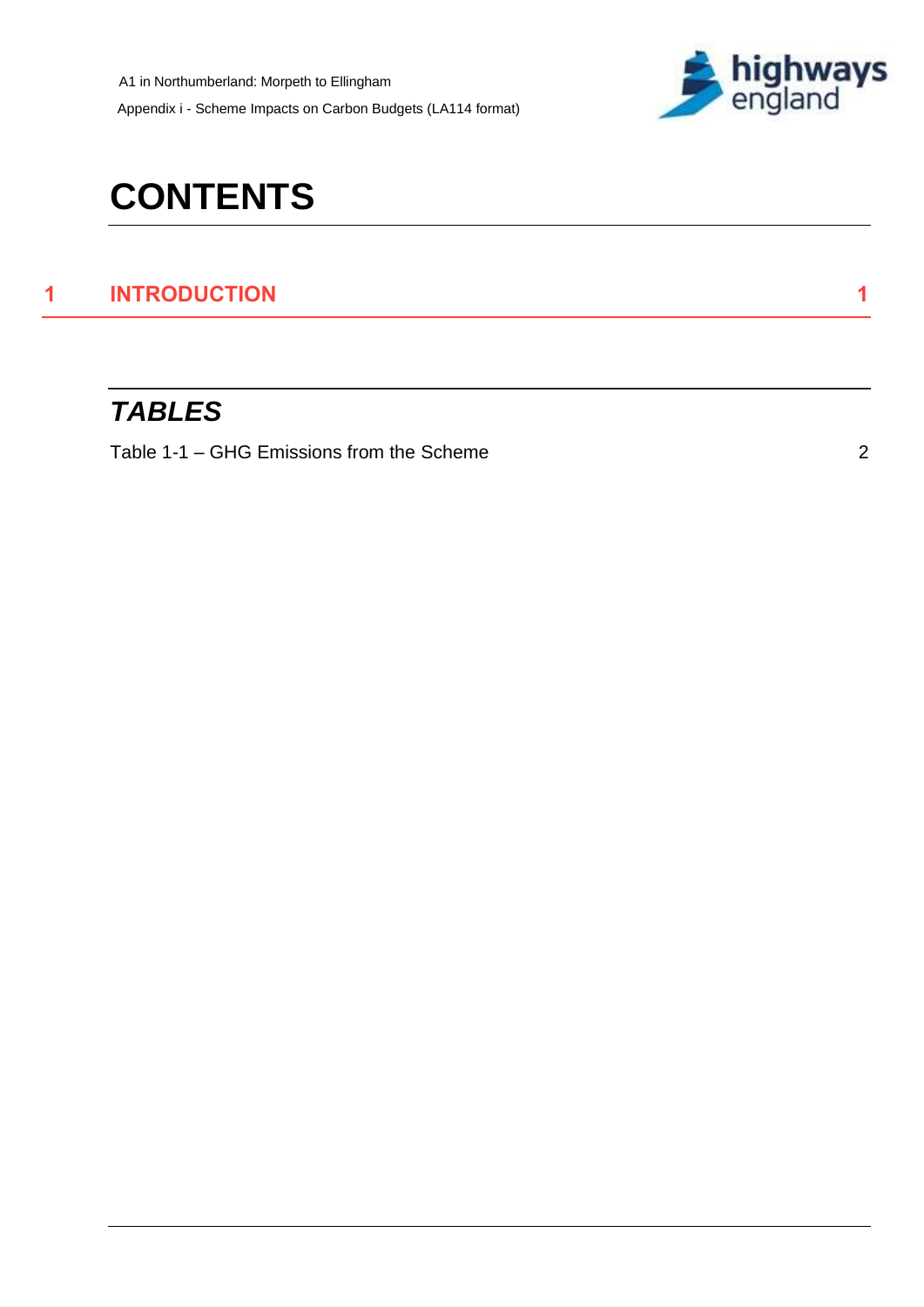

### <span id="page-3-0"></span>**1 INTRODUCTION**

1.1.1. The table presented below reports the Greenhouse Gas (GHG) emissions from the Scheme (as originally reported in Table 16.8 of Chapter 16 Assessment of Cumulative Effects of the ES [APP-062]) but has been adapted to be presented in the format described in the Design Manual for Roads and Bridges (DMRB) LA114 Climate. The table sets out construction and operational emissions of the Scheme for the third, fourth, fifth and sixth carbon budgets and total emissions for the Scheme.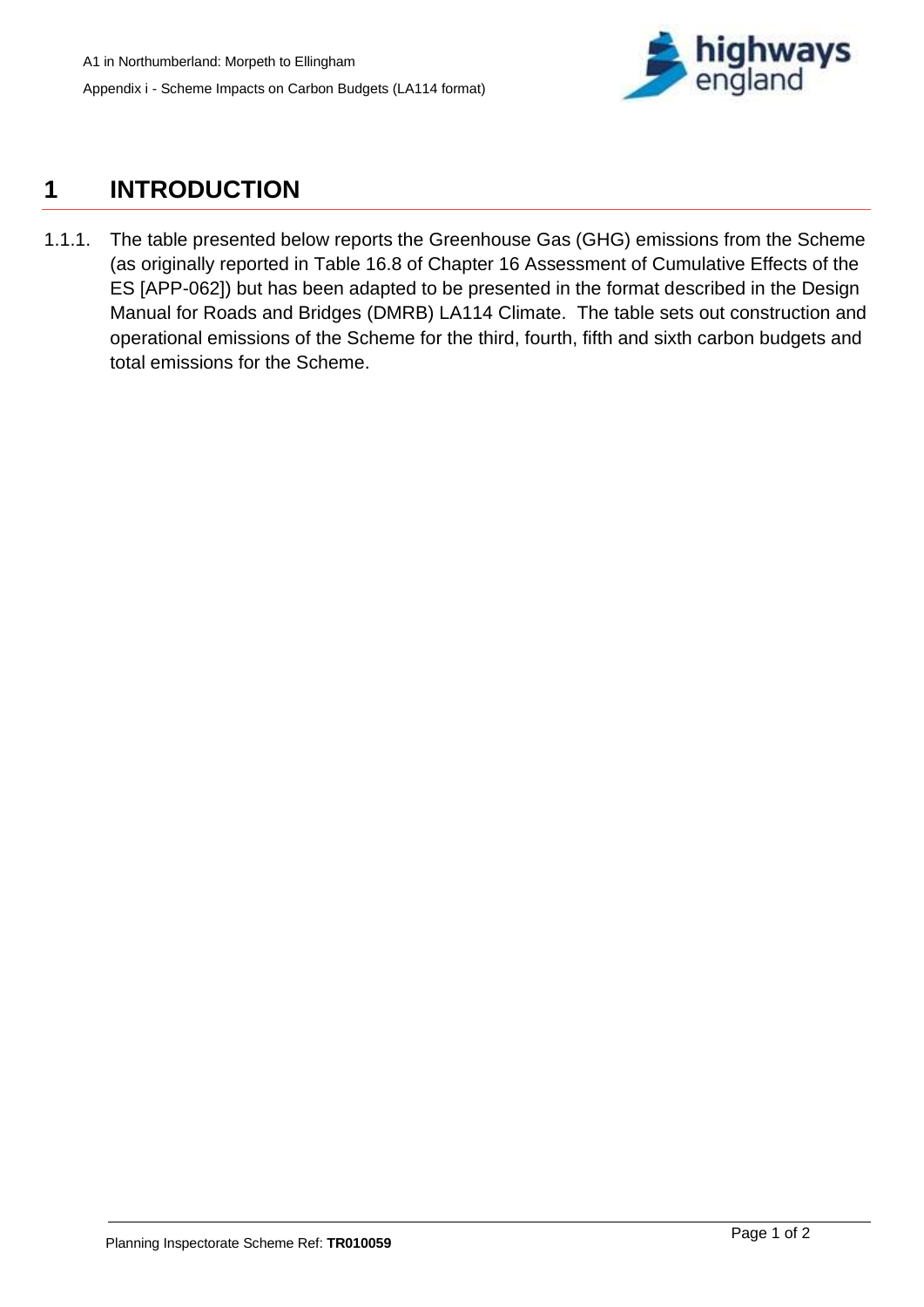<span id="page-4-0"></span>**Table 1-1 – GHG Emissions from the Scheme**

| <b>Project Stage</b> | <b>Estimated total</b><br>carbon over<br>carbon budget<br>(ktCO2e) Do<br>something | Net C02 project<br><b>GHG emissions</b><br>(ktco2e) (Do<br>something - Do<br>minimum) | <b>Relevant carbon budget GHG emissions (ktco2e)</b> |                                                             |                                                    |                                                    |
|----------------------|------------------------------------------------------------------------------------|---------------------------------------------------------------------------------------|------------------------------------------------------|-------------------------------------------------------------|----------------------------------------------------|----------------------------------------------------|
|                      |                                                                                    |                                                                                       | Third carbon budget<br>$(2018-22)$<br>(2,544MtCO2e)  | <b>Fourth carbon budget</b><br>$(2023-27)$<br>(1,950MtCO2e) | Fifth carbon budget (2028-<br>32)<br>(1,725MtCO2e) | Sixth carbon budget (2033)<br>- 2037) (965 MtCO2e) |
| <b>Construction</b>  | 59                                                                                 | 59                                                                                    | 39                                                   | 20                                                          |                                                    |                                                    |
| <b>Operation</b>     | 8,915                                                                              | 2,427                                                                                 | $\overline{0}$                                       | 141                                                         | 185                                                | 201                                                |
| <b>Total</b>         | 8,975                                                                              | 2,487                                                                                 | 39                                                   | 161                                                         | 185                                                | 201                                                |